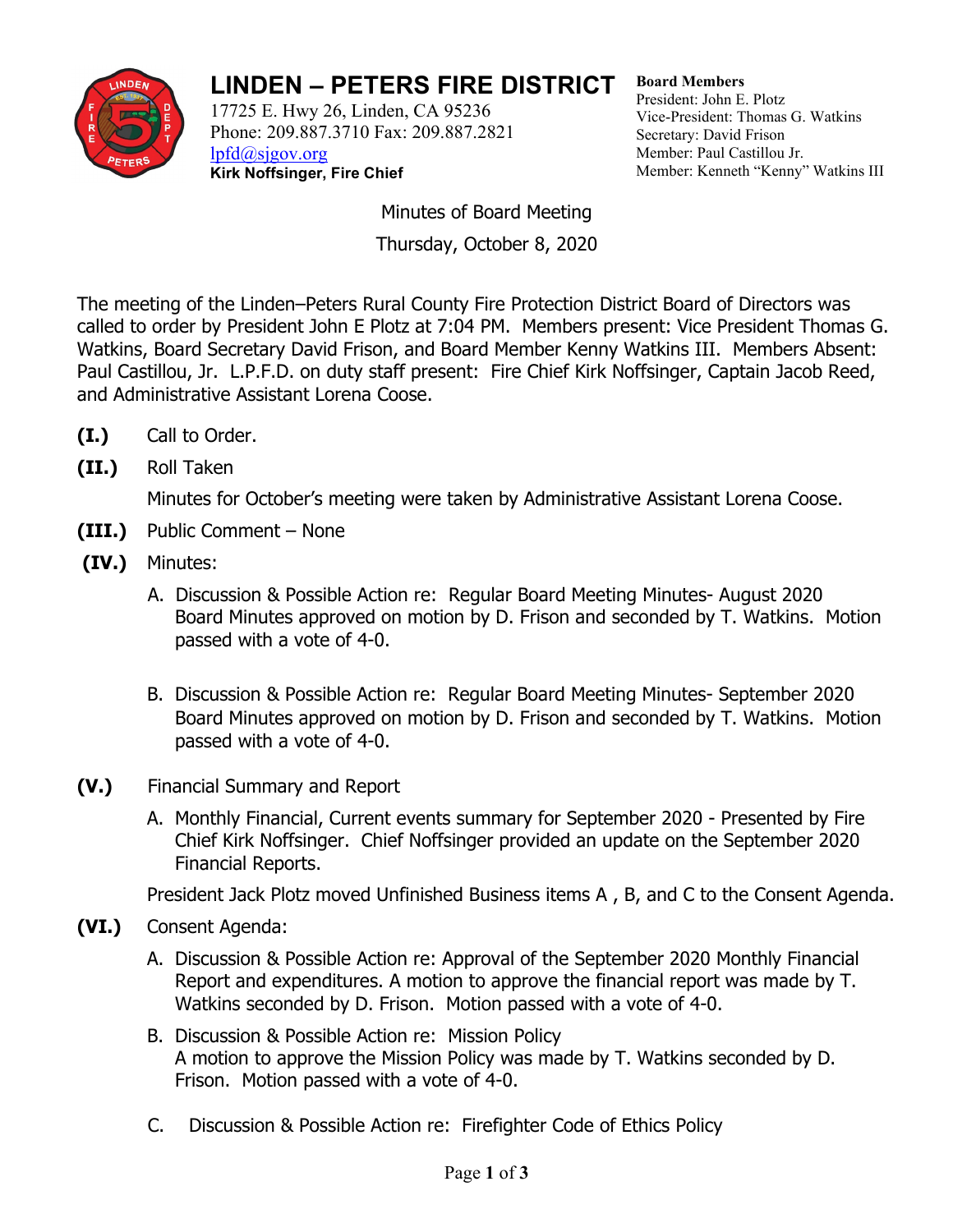A motion to approve the Firefighter Code of Ethics Policy was made by T. Watkins seconded by D. Frison. Motion passed with a vote of 4-0.

- D. Discussion & Possible Action re: Philosophy and Goals Policy A motion to approve the Philosophy and Goals Policy was made by T. Watkins seconded by D. Frison. Motion passed with a vote of 4-0.
- **(VII.)** Current Events Summaries, Reports, and/or Correspondence:

Current Events and Reserve Report for the Linden-Peters Fire District was presented by Fire Chief Kirk Noffsinger

- A. Departmental Report-Chief Kirk Noffsinger: Chief Noffsinger provided an update on the events and meetings held for the month September 2020. Chief Noffsinger noted that he attended the San Joaquin County Approval Authority meeting noting that there is a huge disconnect due to inoperability of the County communication systems. The Chief discussed the 3205 JRUG EMS policy in regards to response to the Delta area by Highway 4. At this time, the District will not respond to that area because of the high response time. There were some damages to the Water Tender in an approximate amount of \$14,000. The insurance should pay for those costs after a \$100 deductible. The radio is being installed on Engine 51 and it should be delivered to the station once that is completed. Captain Jacob Reed provided the shift, training, and volunteer reports.
- B. Union Report None

## **(VIII.)** New Business

A. Discussion & Possible Action re: Weist Law Firm CalPERS Pension and UAL Board Presentation

California Municipal Advisors, LLC representative Dimitry Semenov provided a presentation on different funding options available to pay off the District's CalPERS Unfunded Liability Debt.

- B. Discussion & Possible Action re: Purchase of Water Tender After some discussion regarding purchasing a Water Tender, the item was tabled to discuss again in January 2021. At this time, the 1990 Peterbilt Water Tender does not meet NFPA standards and there are issues with it being a standard versus automatic. This causes difficulties when the engineer is required to drive and speak on the radio.
- C. Discussion & Possible Action re: Purchase of Battery Operated Extrication Tools for Engine 51 A motion was made by D. Frison to approve the Purchase of Battery Operated Extrication Tools for Engine 51. The motion was seconded by T. Watkins. Vote 4-0
- D. Discussion & Possible Action re: Sale of Old Engine 51